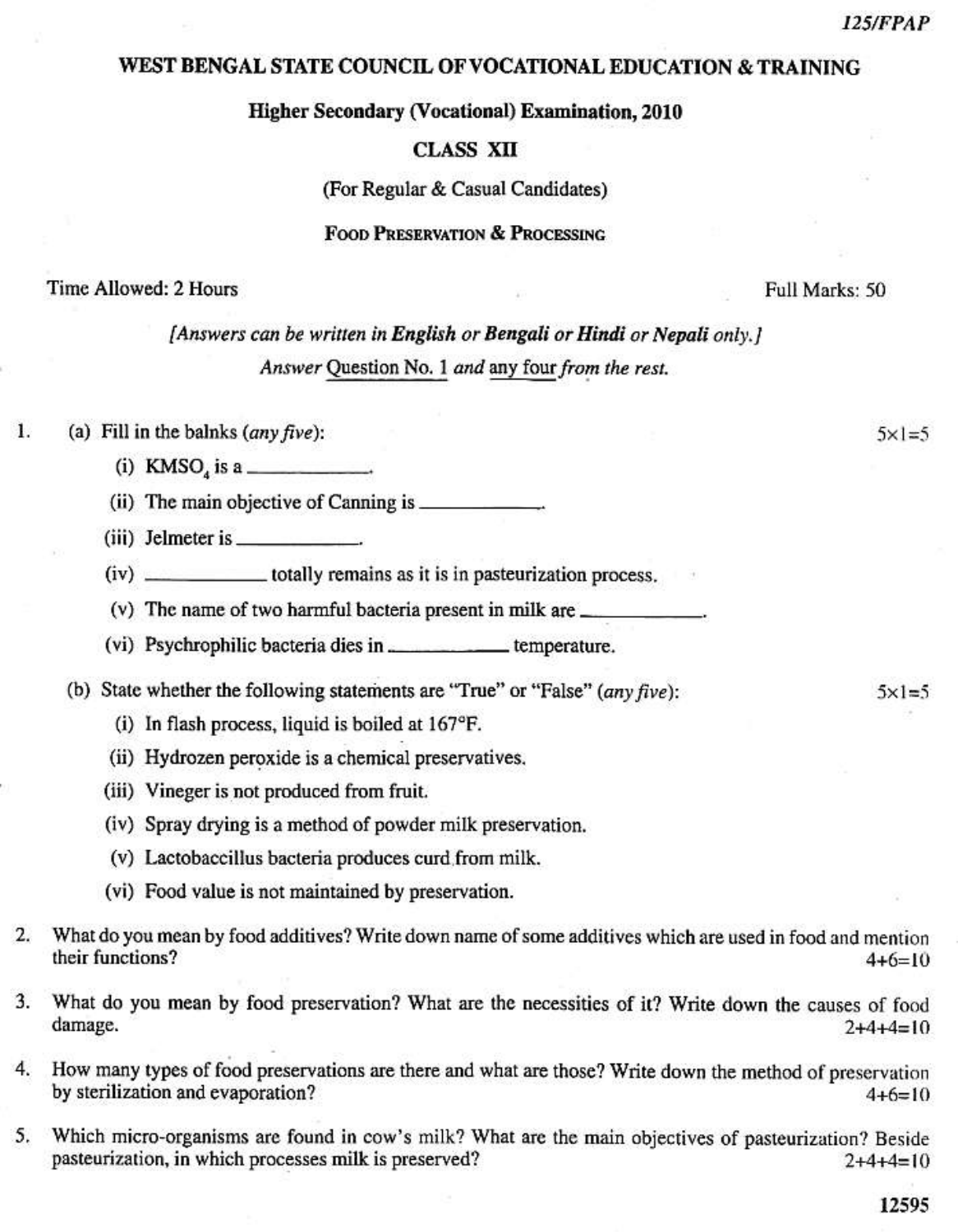What are the main differences between Jam and Jelly? What is canning and what are its objectives? What is 6.  $3+3+2+2=10$ fish meal? What is brine?

Write short notes (any four): 7.

(i) Fermentation;

(ii) Food fertilization;

(iii) Objectives of fruit and vegetable preservation;

(iv) Pasteurization;

(v) Preservation by Irradiation method.

# [Bengali Version]

াবাংলা অথবা ইংরাজী অথবা হিন্দী অথবা নেপালীতে উত্তর লেখা যাবে।

# প্রথম প্রশ্নটির উত্তর দেওয়া আবশ্যিক।

## পরবর্তী প্রশ্নগুলোর মধ্যে থেকে যে কোন চারটি প্রশ্নের উত্তর দাও।

#### (ক) শূন্যস্থান পুরণ কর (যে কোন পাঁচটি) ঃ  $\frac{1}{2}$

(i) KMSO ফ্ল একটি \_\_\_\_\_\_\_\_\_\_\_\_\_\_\_।

(iv) পাস্তুরাইজেশন পদ্ধতিতে \_\_\_\_\_\_\_\_\_\_\_ সম্পূর্ণ বজায় থাকে।

(vi) সাইক্রোফিলিক ব্যাকটেরিয়া \_\_\_\_\_\_\_\_\_\_\_\_\_ তাপমাত্রায় মারা যায়।

(খ) 'সত্য' বা 'মিথ্যা' নির্দেশ কর (যে কোন পাঁচটি) ঃ

(i) ফ্ল্যাশ পদ্ধতিতে 167°F উঞ্চতায় তরল ফোটানো হয়।

(ii) হাইড্রোজেন পারঅক্সাইড হল একটি কৃত্রিম সংরক্ষক।

(iii) ফল থেকে ভিনিগার তৈরী হয় না।

(iv) ওড়ো দুধ সংরক্ষণ করার পদ্ধতি হল স্প্রে-ডাইং।

(v) ল্যাক্টোব্যাসিলাস ব্যাকটেরিয়া দুধ থেকে দই উৎপন্ন করে।

(vi) সংরক্ষণে থাদ্যমূল্য বজায় থাকে না।

খাদ্য সংযোজন বলতে কী বোঝ? খাদ্যে ব্যবহৃত কতগুলো সংযোজকের নাম লেখ এবং এদের কাজ লেখ।  $\frac{1}{2}$  $8 + 9 = 50$ 

খাদ্য সংরক্ষণ কাকে বলে? এর প্রয়োজনীয়তা কী? খাদ্য কী কী উপায়ে বিনষ্ট হয়? ৩।

খাদ্য সংরক্ষণ কত প্রকারের হয়ে থাকে ও কী কী? স্টেরিলাইজেশন ও বাম্পীভবনের দ্বারা সংরক্ষণ পদ্ধতি লেখ।  $0250+8$  $8<sub>1</sub>$ 

12595

 $2+8+8=50$ 

 $(x) = 6$ 

 $Q \times 2 = Q$ 

 $4 \times 2! / 2 = 10$